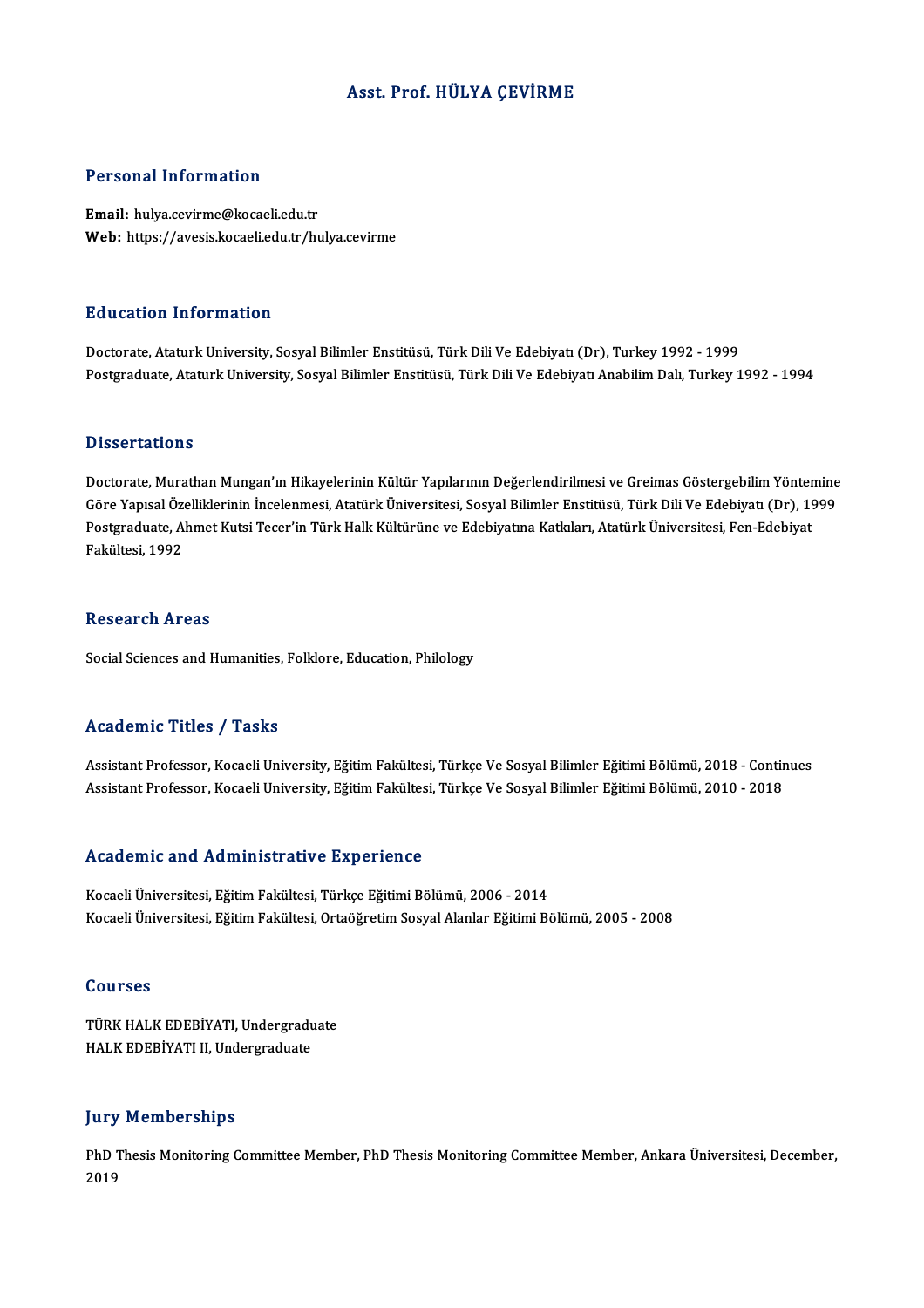## Articles Published in Journals That Entered SCI, SSCI and AHCI Indexes

rticles Published in Journals That Entered SCI, SSCI and AHCI Indexes<br>I. In Turkish Elderly Population Elder Abuse and Neglect: A Study Of Prevalence, Related Risk Factors<br>And Persejued Secial sunnert and Perceived III your huis<br>and Perceived Social support<br>Cavinne A. S. Haurly M. CEVIDM and Perceived Social support<br>Cevirme A. S., Ugurlu N., ÇEVİRME H., Durat G. HEALTHMED, vol.6, no.1, pp.88-95, 2012 (Journal Indexed in SCI) Cevirme A. S. , Ugurlu N., ÇEVİRME H., Durat G.<br>HEALTHMED, vol.6, no.1, pp.88-95, 2012 (Journal Indexed in SCI)<br>II. THE PERCEPTION OF MENARCHE AND MENSTRUATION AMONG TURKISH MARRIED WOMEN:<br>ATTITUDES, EVPERIENCES, AND P HEALTHMED, vol.6, no.1, pp.88-95, 2012 (Journal 1<br>THE PERCEPTION OF MENARCHE AND MENS<br>ATTITUDES, EXPERIENCES, AND BEHAVIORS

THE PERCEPTION OF MENARCHE AND MENSTRUATION.<br>ATTITUDES, EXPERIENCES, AND BEHAVIORS<br>Cevirme A.S., Cevirme H., KARAOĞLU L., Ugurlu N., Korkmaz Y.<br>SOCIAL BEHAVIOR AND BERSONALITY vol 29. pp.2. pp.291-20; ATTITUDES, EXPERIENCES, AND BEHAVIORS<br>Cevirme A. S. , Cevirme H., KARAOĞLU L., Ugurlu N., Korkmaz Y.<br>SOCIAL BEHAVIOR AND PERSONALITY, vol.38, no.3, pp.381-393, 2010 (Journal Indexed in SSCI)

# Articles Published in Other Journals

- rticles Published in Other Journals<br>I. Masallarda Eleştirel Düşünme: Müskürümü Sultan Masalı Örneği<br>Cavinne H Masallard<br>Masallard<br>Çevirme H. Cevirme H.<br>Foklor/Edebiyat, vol.27, no.106, pp.419-435, 2021 (International Refereed University Journal) Cevirme H.<br>Foklor/Edebiyat, vol.27, no.106, pp.419-435, 2021 (International Refereed University Journal)<br>II. A CULTURAL APPROACH TO EARTHQUAKE COPING STRATEGIES: EXAMPLES OF TURKISH FOLK<br>ROEMS AND MEMORATES
- Foklor/Edebiyat, vol.27, no.14<br>A CULTURAL APPROACH T<br>POEMS AND MEMORATES<br>CEVIPME H A CULTURA<br>POEMS ANI<br>ÇEVİRME H.<br>Metif Akadel POEMS AND MEMORATES<br>ÇEVİRME H.<br>Motif Akademi Halkbilimi Dergisi, vol.13, no.31, pp.1073-1087, 2020 (Refereed Journals of Other Institutions)<br>TÜRK DİLİ VE ERERIYATI ÖĞRETİM RROCRAMINDA ÖN OKUMA KAZANIMI STRATELLERİ VE RIL
	-

# CEVİRME H.<br>Motif Akademi Halkbilimi Dergisi, vol.13, no.31, pp.1073-1087, 2020 (Refereed Journals of Other Institutions)<br>III. TÜRK DİLİ VE EDEBİYATI ÖĞRETİM PROGRAMINDA ÖN OKUMA KAZANIMI STRATEJİLERİ VE BU<br>STRATEJİLERİ Motif Akademi Halkbilimi Dergisi, vol.13, no.31, pp.1073-1087, 2020 (Refereed Jo<br>TÜRK DİLİ VE EDEBİYATI ÖĞRETİM PROGRAMINDA ÖN OKUMA KAZANI<br>STRATEJİLERİN 10. SINIF DERS KİTABI METİNLERİNDEKİ YETERLİLİĞİ<br>CERCEK S. XANAS C. III. TÜRK DİLİ VE EDEBİYATI ÖĞRETİM PROGRAMINDA ÖN OKUMA KAZANIMI STRATEJİLERİ VE BU STRATEJİLERİN 10. SINIF DERS KİTABI METİNLERİNDEKİ YETERLİLİĞİ<br>GERÇEK Ş., YAVAŞ G., ÇEVİRME H.

STRATEJİLERİN 10. SINIF DERS KİTABI METİNLERİNDEKİ YETERLİLİĞİ<br>GERÇEK Ş., YAVAŞ G., ÇEVİRME H.<br>Bolu Abant İzzet Baysal Üniversitesi Eğitim Fakültesi Dergisi, vol.19, no.4, pp.1362-1372, 2019 (Refereed Journals<br>ef Other Ins **GERÇEK Ş., YAVAŞ G.,<br>Bolu Abant İzzet Bays<br>of Other Institutions)** Bolu Abant İzzet Baysal Üniversitesi Eğitim Fakültesi Dergisi, vol.19, no.4, pp.1362-1372, 2019 (Refereed Jonal)<br>of Other Institutions)<br>IV. ÖĞRENCİ VE ÖĞRETMEN GÖRÜŞLERİNE GÖRE TÜRK DİLİ VE EDEBİYATI DERSİNİN KÜLTÜREL<br>

# of Other Insti<br><mark>ÖĞRENCİ VI</mark><br>ÖRÜNTÜSÜ ÖĞRENCİ VE ÖĞRETMEN GÖRÜŞLEI<br>ÖRÜNTÜSÜ<br>ÇEVİRME H., ÜNVEREN KAPANADZE D.<br>Polu Abant İzzet Paycal Üniversitesi Eği

ÖRÜNTÜSÜ<br>ÇEVİRME H., ÜNVEREN KAPANADZE D.<br>Bolu Abant İzzet Baysal Üniversitesi Eğitim Fakültesi Dergisi, vol.19, no.4, pp.1791-1803, 2019 (Refereed Journals<br>of Other Institutione) **CEVIRME H., ÜNVERE**<br>Bolu Abant İzzet Bays<br>of Other Institutions)<br>Türk dili ve Edebiy Bolu Abant İzzet Baysal Üniversitesi Eğitim Fakültesi Dergisi, vol.19, no.4,<br>of Other Institutions)<br>V. Türk dili ve Edebiyatı Dersi Öğretim Programının Kültürel İşlevi<br>CEVIPME H

of Other Institutions)<br>V. Türk dili ve Edebiyatı Dersi Öğretim Programının Kültürel İşlevi<br>ÇEVİRME H.

turkish studies, vol.13, no.23, pp.37-52, 2018 (Refereed Journals of Other Institutions)

# CEVİRME H.<br>turkish studies, vol.13, no.23, pp.37-52, 2018 (Refereed Journals of Other Institutions)<br>VI. Türk Dili ve Edebiyatı Derslerinin Sanatsal Metin Oluşturma Hedefine Yönelik Bir Araştırma<br>CEVİRME H. CERCEK S turkish studies, vol.13, r<br>Türk Dili ve Edebiyat<br>ÇEVİRME H., GERÇEK Ş.<br>Turkish Studies, vol.12 Türk Dili ve Edebiyatı Derslerinin Sanatsal Metin Oluşturma Hedefine Yönelik B<br>ÇEVİRME H., GERÇEK Ş.<br>Turkish Studies, vol.12, no.25, pp.223-236, 2017 (Refereed Journals of Other Institutions)<br>TRADITIONAL CAME AND WAYS OF R CEVIRME H., GERÇEK Ş.<br>Turkish Studies, vol.12, no.25, pp.223-236, 2017 (Refereed Journals of Other Institutions)<br>VII. TRADITIONAL GAME AND WAYS OF RECREATION AS A CULTURAL HERITAGE IN THE STORIES OF

# Turkish Studie<br>TRADITIONA<br>MURATHAN<br>CEVIDME H TRADITION<br>MURATHAN<br>ÇEVİRME H.<br>Matif Akadal

ÇEVİRME H.<br>Motif Akademi Halkbilimi Dergisi, vol.10, no.19, pp.61-72, 2017 (Refereed Journals of Other Institutions) Motif Akader<br>**Külkedisi M<br>ÇEVİRME H.**<br>Güzel Sanatl

# CEVİRME H.<br>Motif Akademi Halkbilimi Dergisi, vol.10, no.1<br>VIII. Külkedisi Masalı Üzerine Bir Araştırma<br>CEVÜPME H

Külkedisi Masalı Üzerine Bir Araştırma<br>ÇEVİRME H.<br>Güzel Sanatlar Enstitüsü Dergisi, no.6, pp.25-27, 2010 (Refereed Journals of Other Institutions)<br>Attitude of PES Service teachers through punishment within jung'yye theory

# CEVIRME H.<br>Güzel Sanatlar Enstitüsü Dergisi, no.6, pp.25-27, 2010 (Refereed Journals of Other Institutions)<br>IX. Attitude of pre-service teachers through punishment within jung'xxs theory of archetypes<br>TANPIVERDLE R. HUJISO Güzel Sanatlar Enstitüsü Dergisi, no.6, pp.25<br>Attitude of pre-service teachers throu<br>TANRIVERDİ F. B. , ULUSOY Y., ÇEVİRME H.<br>Presedia - Sosial and Pehavioral Ssianses. 11 Attitude of pre-service teachers through punishment within jung'xxs theory of archetypes<br>TANRIVERDİ F. B. , ULUSOY Y., ÇEVİRME H.<br>Procedia - Social and Behavioral Sciences, vol.1, no.1, pp.1617-1623, 2009 (Refereed Journal

TANRIVERDİ F. B. , ULUSOY Y., ÇEVİRME H.<br>Procedia - Social and Behavioral Sciences, vol.1, no.1, pp.1617-1623, 2009 (Refereed Journals of Other<br>Institutions) Procedia - Social and Behavioral S<br>Institutions)<br>X. Halk Anlatılarının metinselliği<br>CEVIDME H

Institutions)<br><mark>Halk Anlatı</mark><br>ÇEVİRME H.<br>Metif Akadal

CEVIRME H.<br>Motif Akademi Halk Bilim Dergisi, 2009 (Refereed Journals of Other Institutions)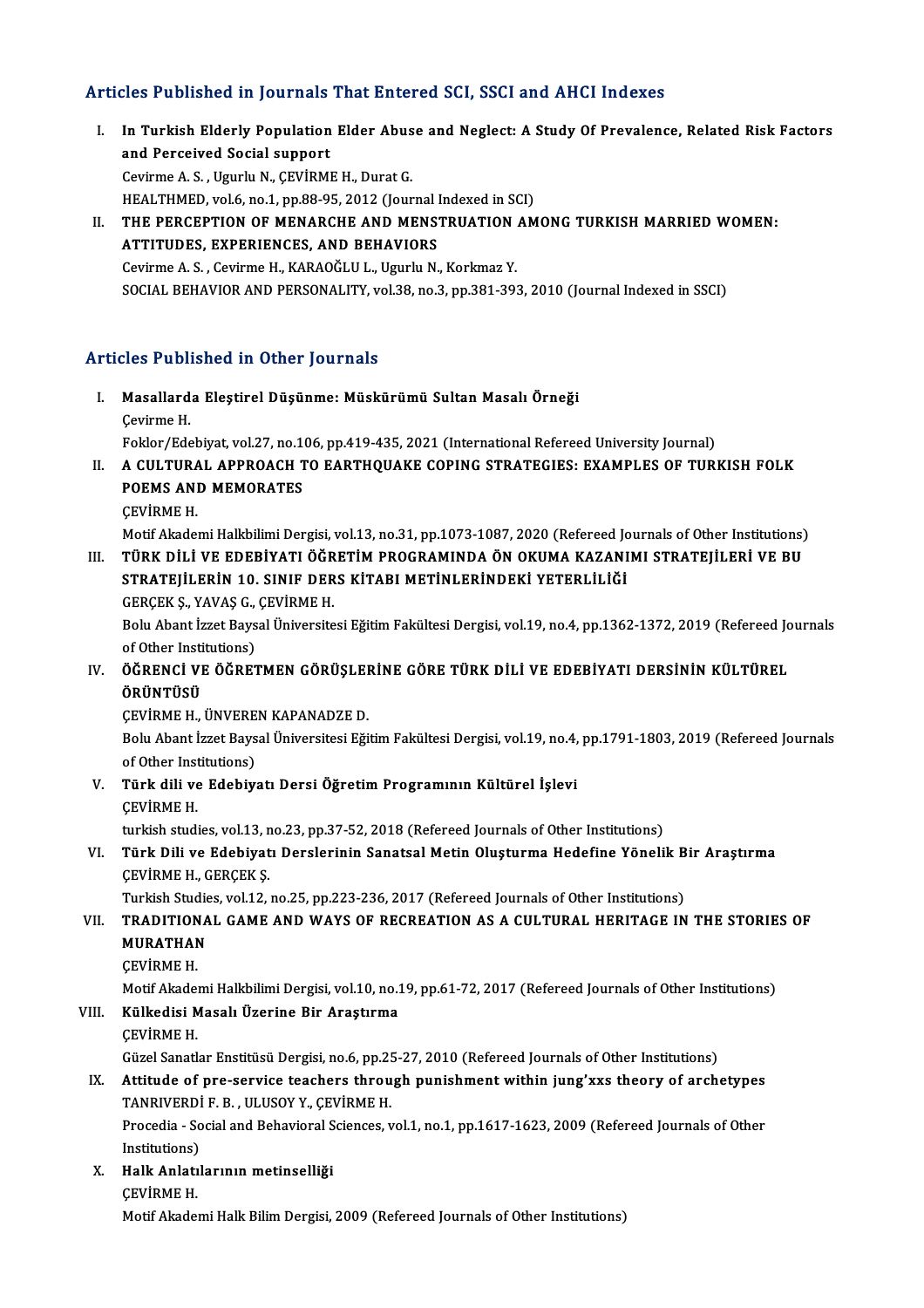| XI.    | Türk Halk Şiirinde Renklerin Değerleri ve Anlama Katkısı                                                    |
|--------|-------------------------------------------------------------------------------------------------------------|
|        | <b>CEVIRME H</b>                                                                                            |
|        | Motif Akademi Halk Bilimi Dergisi, no.2, pp.92-108, 2008 (Refereed Journals of Other Institutions)          |
| XII.   | Alkarısı İnanmaları ve Bilim                                                                                |
|        | <b>CEVIRME H., CEVIRME A.</b>                                                                               |
|        | Milli Folklor, no.65, pp.67-73, 2005 (Refereed Journals of Other Institutions)                              |
| XIII.  | Kurnaz Köylü Masalı'ında İletişim Çalışmaları                                                               |
|        | <b>CEVIRME H</b>                                                                                            |
|        | Milli Folklor, vol.8, no.62, pp.35-39, 2004 (Refereed Journals of Other Institutions)                       |
| XIV.   | masal ve efsanelerle halk eğitimi                                                                           |
|        | <b>CEVIRME H</b>                                                                                            |
|        | iNÖNÜ üNİVERSİTESİ eĞİTİM fAKÜLTESİ dERGİSİ, vol.5, no.7, pp.13-21, 2004 (Other Refereed National Journals) |
| XV.    | Halk Şiiri Geneli ve Aşık Veysel Şiiri Özelinde Yol İmgesi                                                  |
|        | <b>CEVIRME H</b>                                                                                            |
|        | Folklor-Edebiyat Dergisi, no.4, pp.59-69, 2004 (Refereed Journals of Other Institutions)                    |
| XVI.   | Şiirsel Halk Edebiyatı Ürünlerinin Çocuğun Dil Eğitimine Katkıları                                          |
|        | <b>CEVIRME H</b>                                                                                            |
|        | İnönü Üniversitesi Eğitim Fak.Dergisi, vol.5, no.7, pp.23, 2004 (Other Refereed National Journals)          |
| XVII.  | Karacaoğlan ın Bazı Şiirlerinde Ölüm İmgesi                                                                 |
|        | <b>CEVIRME H.</b>                                                                                           |
|        | Milli Folklor, vol.8, no.57, pp.96-97, 2003 (Refereed Journals of Other Institutions)                       |
| XVIII. | Yunus Emre nin Bir Şiirinin Göstergebilimsel İncelenmesi                                                    |
|        | <b>CEVIRME H</b>                                                                                            |
|        | Türkiyat Araştırmaları, no.8, pp.210, 2001 (Other Refereed National Journals)                               |
|        |                                                                                                             |

## Books&Book Chapters

I. Cultural Identity and Intangible Cultural Heritage Attitude Scale ForTurkish Immigrants Living in to d'Boon emapters<br>Cultural Identity and Intangible Cultural Heritage Attitude Scale ForTurkish Immigrants Living in<br>Germany / ALMANYA'DA YAŞAYAN TÜRK GÖÇMENLERİÇİN KÜLTÜREL KİMLİK VE SOMUT OLMAYAN<br>KÜLTÜREL MİRAS TUTUM ÖLC Cultural Identity and Intangible Cult<br>Germany / ALMANYA'DA YAŞAYAN 1<br>KÜLTÜREL MİRAS TUTUM ÖLÇEĞİ.....<br>CEVİRME H Germany /<br>KÜLTÜREL<br>ÇEVİRME H.<br>in: Current L

KÜLTÜREL MİRAS TUTUM ÖLÇEĞİ.....<br>ÇEVİRME H.<br>in: Current Debates insoCial sCienCes Vol. 30, Gerçek Şenel, Demirci Tuba, Özkoçak Vahdet, Editor, IJOPEC<br>Publisation Limited, London nn 61, 60, 2019. CEVİRME H.<br>in: Current Debates insoCial sCienCes Vol. 30<br>Publication Limited, London, pp.61-69, 2019<br>Yahansı Dil Olarak Türksonin Öğretimin

Publication Limited, London, pp.61-69, 2019<br>II. Yabancı Dil Olarak Türkçenin Öğretiminde 2015- 2017 Yılları Arasında Yapılan Akademik Publication Limited, Londo<br>Yabancı Dil Olarak Türk<br>Makalelerdeki Eğilimler<br>CEVİPME H-Kosak S Yabancı Dil Olarak<br>Makalelerdeki Eğili<br>ÇEVİRME H., Koçak S.<br>in: Gurrent Debates in

**CEVIRME H., Koçak S.** 

in: Current Debates in Education, Şenel Gerçek, Editor, IJOPEC PUBLICATION no: 2018/11, London, pp.151-163, 2018 In: Current Debates in Education, Şenel Gerçek, Editor, IJOPEC PUBLICATION no: 2018/11, Lc<br>2018<br>III. çocuk edebiyatı ders kitaplarında halk anlatı türlerine yüklenen eğitimsel işlevler<br>CEVIPME H

2018<br>çocuk edeb<br>ÇEVİRME H.<br>in: Current L çocuk edebiyatı ders kitaplarında halk anlatı türlerine yüklenen eğitimsel işlevler<br>ÇEVİRME H.<br>in: Current Debates in Linguistics Literature, şenel Gerçek, Umut Balcı, Editor, IJOPEC PUBLİCATIONS, London,<br>nn 125 142 2017

**CEVIRME H.<br>in: Current Debate<br>pp.125-143, 2017<br>The Construction** in: Current Debates in Linguistics Literature, şenel Gerçek, Umut Balcı, Editor, IJOPEC PUBLİCATIONS, Londor<br>pp.125-143, 2017<br>IV. The Construction of Children at the Primary Education Turkish Language Teaching Programme<br>CE

# pp.125-143, 2017<br>The Construction of (<br>CEVİRME H., GERÇEK Ş.<br>in: Pessersh on Sosial S. The Construction of Children at the Primary Education Turkish Language Teaching Programm<br>ÇEVİRME H., GERÇEK Ş.<br>in: Research on Social Studies, Mehmet Ali Içbay, Hasan Arslan, Frederic Jacobs, Editor, Peter Lang Edition,<br>En

ÇEVİRME H., GERÇEK Ş.<br>in: Research on Social Studies, Mehmet Ali Içbay, Hasan Arslan, Frederic Jacobs, Editor, Peter Lang Edition,<br>Frankfurt, pp.111-120, 2016 in: Research on Social Studies, Mehmet Ali Içbay, Hasan Arslan, Frederic Jacobs, Editor, Peter Lang Edition,<br>Frankfurt, pp.111-120, 2016<br>V. THE CONSTRUCTION OF CHILDREN AT THE PRIMARY EDUCATION TURKISH LANGUAGE TEACHING<br>PR

Frankfurt, pp.11<br>THE CONSTRU<br>PROGRAMME PROGRAMME<br>GERÇEK Ş., ÇEVİRME H.

in: Research on Social Studies, Mehmet Ali Icbay, Hasan Aslan, Frederic Jacobs, Editor, Peter Lang Edition,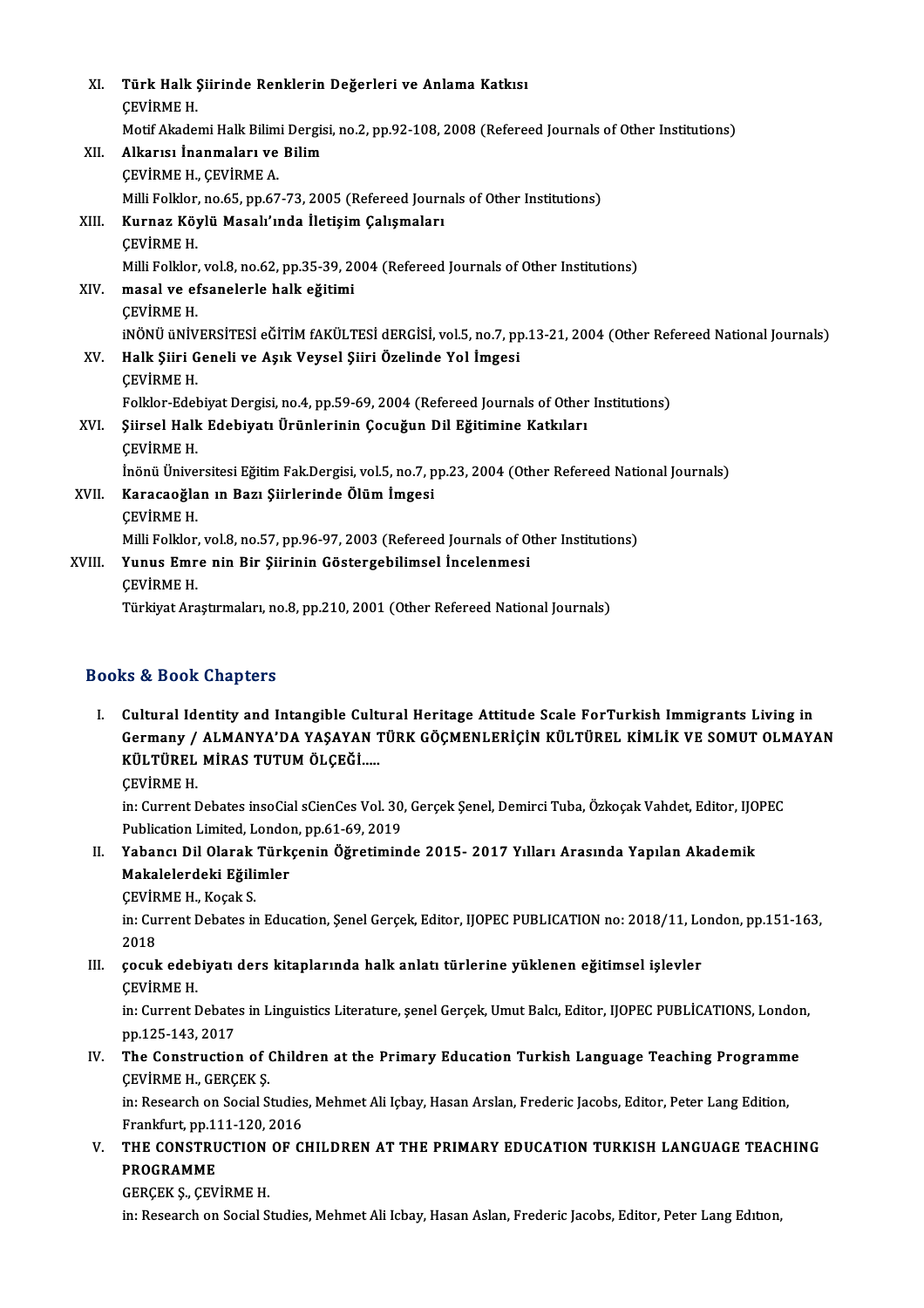Frankfurt, pp.111-120, 2016<br>""The Cemperison of Lang

VI. ""The Comparison of Language and Literature Teaching in Turkey and Finland", ("Research On Frankfurt, pp.111-120, 20<br>""The Comparison of L<br>Social Studies" içinde)<br>CEVIBME H. CERCEV S Social Studies" içinde)<br>ÇEVİRME H., GERÇEK Ş.

in: Research On Social Studies, Hasan Aslan,Frederic Jacobs, Editor, Peter Lang GmbH, Frankfurt, pp.57-66, 2016

VII. The Comparison of Language and Literature Teaching in Turkey and Finland GERÇEKŞ.,ÇEVİRMEH. The Comparison of Language and Literature Teaching in Turkey and Finland<br>GERÇEK Ş., ÇEVİRME H.<br>in: Research on Social Studies, Mehmet Ali Içbay, Hasan Arslan, Frederic Jacobs, Editor, Peter Lang Edition,<br>Enaplefurt pp.57,6

GERÇEK Ş., ÇEVİRME H.<br>in: Research on Social Stud<br>Frankfurt, pp.57-66, 2016

# Frankfurt, pp.57-66, 2016<br>Refereed Congress / Symposium Publications in Proceedings

efereed Congress / Symposium Publications in Proceedings<br>I. Depremle Başa Çıkma Stratejilerine Kültürel Bir Yaklaşım: Türk Halk Anlatıları Örneği<br>CEVİDME H Depremle I<br>Depremle I<br>ÇEVİRME H. Depremle Başa Çıkma Stratejilerine Kültürel Bir Yaklaşım: Türk Halk Anlatıları Örneği<br>ÇEVİRME H.<br>6. ULUSLARARASI DEPREM SEMPOZYUMU KOCAELİ 2019,VI. International Earthquake Symposium Kocaeli 2019,<br>Kogaeli Turkay 25., 27 Se

ÇEVİRME H.<br>6. ULUSLARARASI DEPREM SEMPOZYUMU KOCAELİ 2<br>Kocaeli, Turkey, 25 - 27 September 2019, pp.240-246<br>Almanya'da Yasayan Türk Gösmanlar İsin Kültü. 6. ULUSLARARASI DEPREM SEMPOZYUMU KOCAELİ 2019,VI. International Earthquake Symposium Kocaeli 2019<br>Kocaeli, Turkey, 25 - 27 September 2019, pp.240-246<br>II. Almanya'da Yaşayan Türk Göçmenler İçin Kültürel Kimlik ve Somut

Kocaeli, Turkey, 25 - 27 September 2019, pp.240-246<br>Almanya'da Yaşayan Türk Göçmenler İçin Kültürel Kimlik ve Somut olmayan Kültürel Miras Tut<br>Ölçeği(Cultural Identity and Intangible Cultural Heritage Attitude ScaleFor Tur Almanya'da Yaşayaı<br>Ölçeği(Cultural Ider<br>Living in Germany)<br>CEVİPME H Ölçeği(Cultural Identity and Intangible Cultural Heritage Attitude ScaleFor Turkish Immigrants<br>Living in Germany)<br>ÇEVİRME H.

Living in Germany)<br>ÇEVİRME H.<br>10. International Congress on Current Debates in Social Science, İstanbul, Turkey, 03 December 2019 - 05 January CEVIRME H.<br>10. International C<br>2020, pp.136-141<br>Illuslareres: Ter

2020, pp.136-141<br>III. Uluslararası Tam metin bildiri4 Pre-Reading Acquisition Strategies in the Turkish Language and 2020, pp.136-141<br>Uluslararası Tam metin bildiri4 Pre-Reading Acquisition Strategies in the Turkish Lan<br>Literature Curriculum and Their Qualifications in the Students Textbook in Grade 10<br>CERCEKS, XAVAS C. CEVIPME H Uluslararası Tam metin bildiri<br>Literature Curriculum and The<br>GERÇEK Ş., YAVAŞ G., ÇEVİRME H.<br>" presented at the 4th Internations Literature Curriculum and Their Qualifications in the Students Textbook in Grade 10<br>GERÇEK Ș., YAVAȘ G., ÇEVİRME H.<br>" presented at the 4th International Conference on Lifelong Education and Leadership for All-ICLEL 2018,<br>W

GERÇEK Ş., YAVAŞ G., ÇEVİRME H.<br>" presented at the 4th International Conference on Lifelong Education and Leadership for All-ICLEL 2018,<br>WROCKLAW, 2018., 3 - 05 July 2018 " presented at the 4th International Conference on Lifelong Education and Leadership for All-ICLEL 2018,<br>WROCKLAW, 2018., 3 - 05 July 2018<br>IV. COCUK EDEBİYATI DERS KİTAPLARINDA HALK ANLATI TÜRLERİNE YÜKLENEN EĞİTİMSEL İŞLE

WROCKLAW<br>ÇOCUK EDI<br>ÇEVİRME H.<br>CUDES 2017 COCUK EDEBİYATI DERS KİTAPLARINDA HALK A<br>ÇEVİRME H.<br>CUDES 2017, London, Canada, 14 - 16 December 2017<br>T.C. MİLLÎ EĞİTİM PAKANLIĞI OPTAÖĞPETİM TÜ

ÇEVİRME H.<br>CUDES 2017, London, Canada, 14 - 16 December 2017<br>V. — T.C. MİLLÎ EĞİTİM BAKANLIĞI ORTAÖĞRETİM TÜRK DİLİ VE EDEBİYATI DERSİ ÖĞRETİM<br>PROCRAMINDAKÜLTÜREL AKTARIM CUDES 2017, London, Canada, 14 - 16 Dec<br>T.C. MİLLÎ EĞİTİM BAKANLIĞI ORTAĞ<br>PROGRAMINDAKÜLTÜREL AKTARIM<br>CEVİDME H **T.C. MİLLÎ**<br>PROGRAMI<br>ÇEVİRME H.<br><sup>Prof. Pr. M. l</sup>

PROGRAMINDAKÜLTÜREL AKTARIM<br>ÇEVİRME H.<br>Prof. Dr. M. Fuad Köprülü Anısına II. Uluslararası Türk Dili ve Edebiyatları Öğretimi Sempozyumu, Ankara, Turkey, CEVIRME H.<br>Prof. Dr. M. Fuad K.<br>17 - 19 April 2017<br>The Educational Prof. Dr. M. Fuad Köprülü Anısına II. Uluslararası Türk Dili ve Edebiyatları Öğretimi Sempozyumu, Ankara, Tu<br>17 - 19 April 2017<br>VI. The Educational Functions imposed to folk tales in schoolbooks for children sliterature co

17 - 19 April 2017<br>VI. The Educational Functions imposed to folk tales in schoolbooks for children sliterature course<br>CEVİRME H., Ayan B. E. The Educational Functions imposed to folk tales in schoolbooks for children sliterature course<br>CEVİRME H., Ayan B. E.<br>1.st international conference on lifelong learning and leadership for all, Olomouc, Czech Republic, 29 -

CEVIRME H., Ayan<br>1.st international c<br>2015, pp.399-402<br>A BESEARCH ON 1.st international conference on lifelong learning and leadership for all, Olomouc, Czech Republic, 29 - 31 0<br>2015, pp.399-402<br>VII. A RESEARCH ON THE METHODS AND TECHNIQUES APPLIED BY LANGUAGE AND LITERATURE<br>TEACHERS

# 2015, pp.399<br>A RESEARC<br>TEACHERS

TEACHERS<br>GERÇEK Ş., ÇEVİRME H.

Şe, , IX.EuropeanConference onSocialandBehavioralSciences,Paris,France,3 -06 February2016

# GERÇEK Ş., ÇEVİRME H.<br>Şe, , IX. European Conference on Social and Behavioral Sciences, Paris, France, 3 - 06 February 2016<br>VIII. A Research About the Goal of Producing An Art Work in Turkish Language and Literature Cou Şe, , IX. European Confe<br>A Research About the<br>ÇEVİRME H., GERÇEK Ş.<br>IV. European Conferenc A Research About the Goal of Producing An Art Work in Turkish Language and Litera<br>CEVİRME H., GERÇEK Ş.<br>IX. European Conference on Social and Behavioral Sciences, Paris, France, 3 - 06 February 2016<br>COMBARISON RETWEEN THE

# CEVIRME H., GERÇEK Ş.<br>IX. European Conference on Social and Behavioral Sciences, Paris, France, 3 - 06 February 2016<br>IX. COMPARISON BETWEEN THE LANGUAGE AND LITERATURE TEACHING PROGRAMMES IN FINLAND<br>AND TURKEY IX. European Co<br>COMPARISON<br>AND TURKEY<br>CEVIPME H. CE **COMPARISON BETWE<br>AND TURKEY<br>ÇEVİRME H., GERÇEK Ş.**<br>V. European Ceferance AND TURKEY<br>ÇEVİRME H., GERÇEK Ş.<br>V. European Coference on Social and Behavioral Scienses, Pietersburg, South Africa, 11 - 14 September 2014